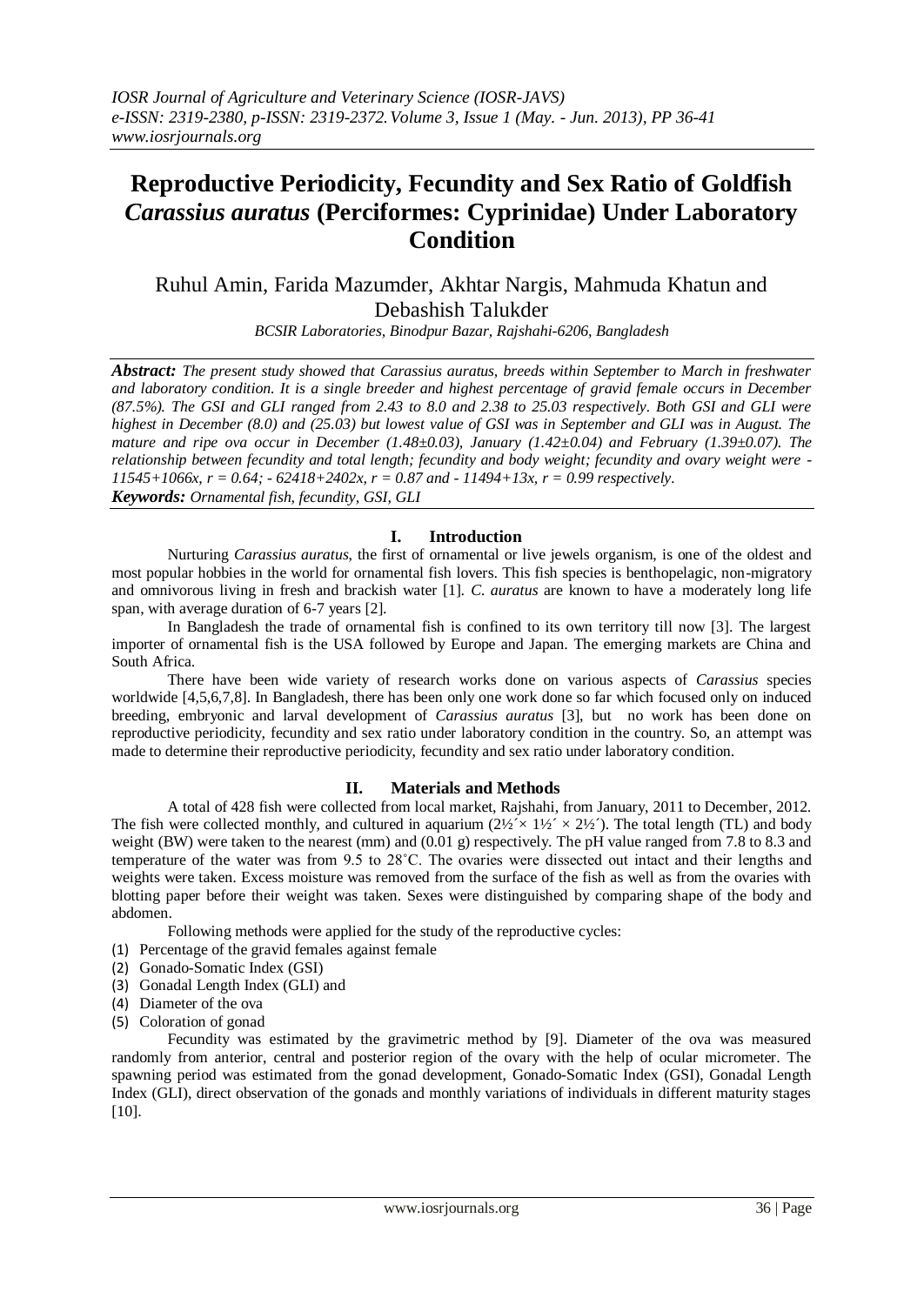#### **III. Results and Discussions**

#### **3.1 Reproductive Periodicity**

To determine the reproductive cycle five methods were used in this present study.

#### **3.1.1 Percentage of the gravid female against time**

The data obtained from 136 mature females of *C. auratus* reveal that the gravid female occurs from September to May. It is observed from Fig. 1 that in the month of December the percentage of gravid females was the highest (87.5%) followed by January (80%), February (77.78%) and November (69.23%). The result showed that reproductive strategy of this species was that individuals of different length groups spawn at different times, and spawning season extended from November to March. Spent fish first appears from April to May where they formed 22.22%. No gravid female was found during the months of June and July.



Fig. 1. Monthly percentage of gravid females of *C. auratus*

#### **3.1.2 Gonado-Somatic Index (GSI)**

Higher values of Gonado-Somatic Index were observed during December to April (Fig. 2) which indicated the breeding season of the fish. The values of the GSI showed single peak distinctly in the month of December. The GSI value was found to be low from May and the lowest value was found in the month of September which started to increase gradually from October indicated the onset of maturation. The mean GSI for 12 months ranged from 2.43 (September) to 8.0 (December). The fluctuation in GSI value coincided with proportion of fish in the different maturity stages to determine the spawning season.



Fig. 2. Monthly mean Gonado-Somatic Index of *C. auratus*

#### **3.1.3 Gonadal Length Index (GLI)**

The variations of Gonadal Length Index due to variable condition of gonad for 12 months are given in Fig. 3. A single peak in the month of December indicates single breeding season of the fish. The maximum mean value was 25.03 for the month of December and minimum mean value was 2.38 for the month of August. Higher values of GLI were also observed during December, January and February.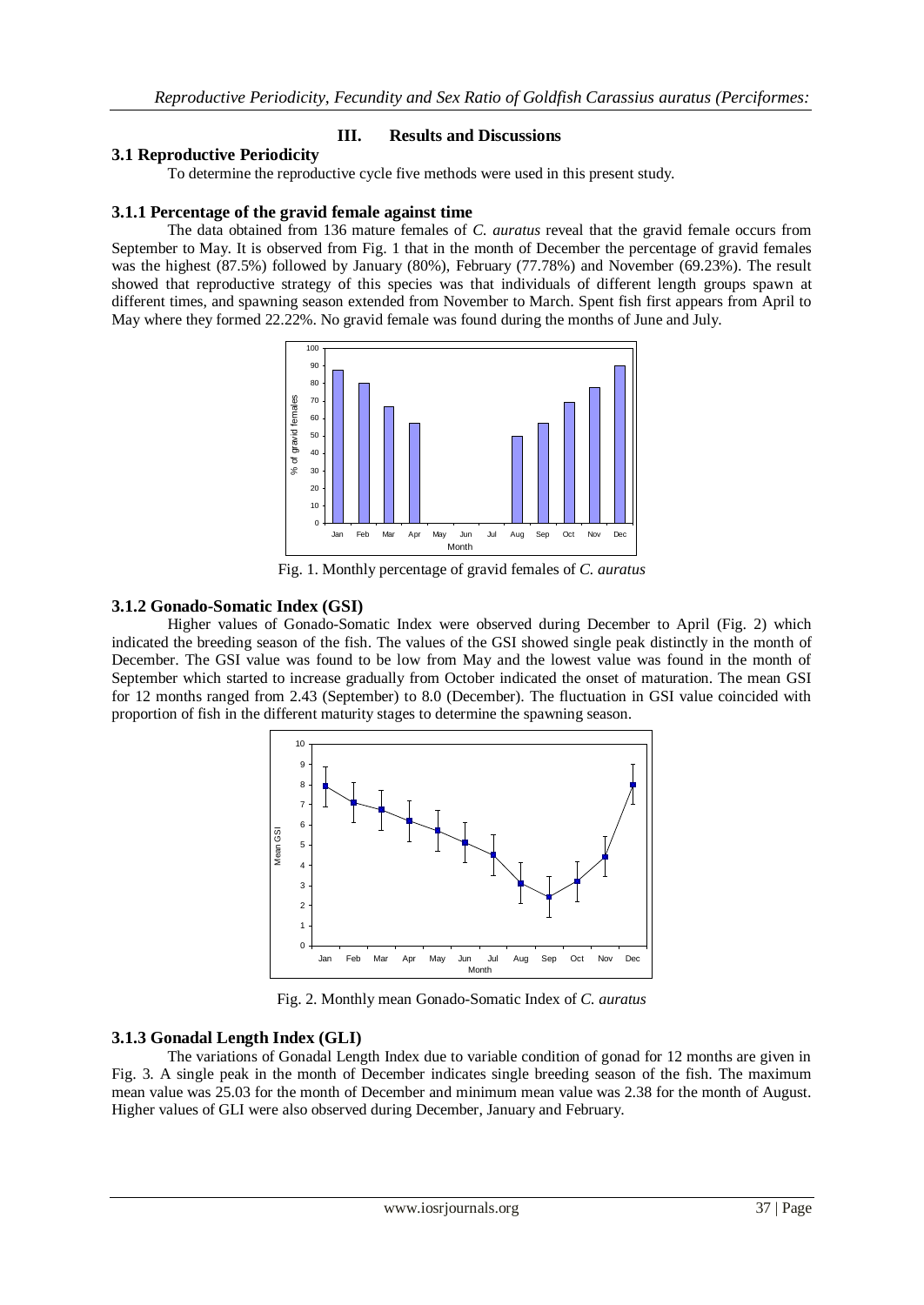

Fig. 3. Monthly mean Gonadal Length Index of *C. auratus*

## **3.1.4 Diameter of the ova**

Ovum size may be used as an indicator of the spawning period in fishes [11]. The mean of the month wise average diameter of ova varied from 0.03 to 1.55 mm during the period of six months (from October to March) except June to August. It was observed from Fig. 4 that the fish had a single-spawning season extending from October to March having a peak in December. In December, January and February the mean and s.d. are 1.48±0.03, 1.42±0.04 and 1.39±0.07 respectively. The number of mature and ripe females was found more in these three months than the other months and during June to August no mature female was noted.

## **3.1.5 Coloration of Gonad**

The color changes of the ovary of a species depend on the degrees of the maturity of the ova. In the immature stage of gonad, the color is whitish in *C. auratus* and the ovary is transparent. Gradually the color becomes more intense and bright with the attainment of the maturity.



Fig. 4. Monthly mean ova diameter of *C. auratus*

In *C. auratus*, the immature ova are white in color and the ripe ova are reddish orange to orange in color. With the start of maturation the color of the ovary begins to change from white through pale yellow, light orange, orange and lastly to reddish orange or deep orange. In the months of December, January, February and March most of the females were provided with a deep orange ovary, indicated the ripeness of the ovary and active breeding months.

## **3.2 Fecundity**

Only fish with well developed ovaries were used in the determination of fecundity, details on the fecundity are given in Table 1. This table indicated that the number of eggs produced per fish varied widely within nearly the same length. Specimens examined ranged in length from 123 to 150 mm and weight from 30.5 to 43.2 gm. The eggs produced per female ranged from 9386 to 38950.

Fecundity was related here to different parameters of the fish, namely total length (TL) (Fig. 5), body weight (BW) (Fig. 6), ovary weight (OW) (Fig. 7), the equation obtained was as follows:

F+TL  $y = -11545+1066x$ ;  $r = 0.64$ F+BW  $y = -62418+2402x$ ;  $r = 0.87$ F+OW  $y = -11494+13x$ ;  $r = 0.99$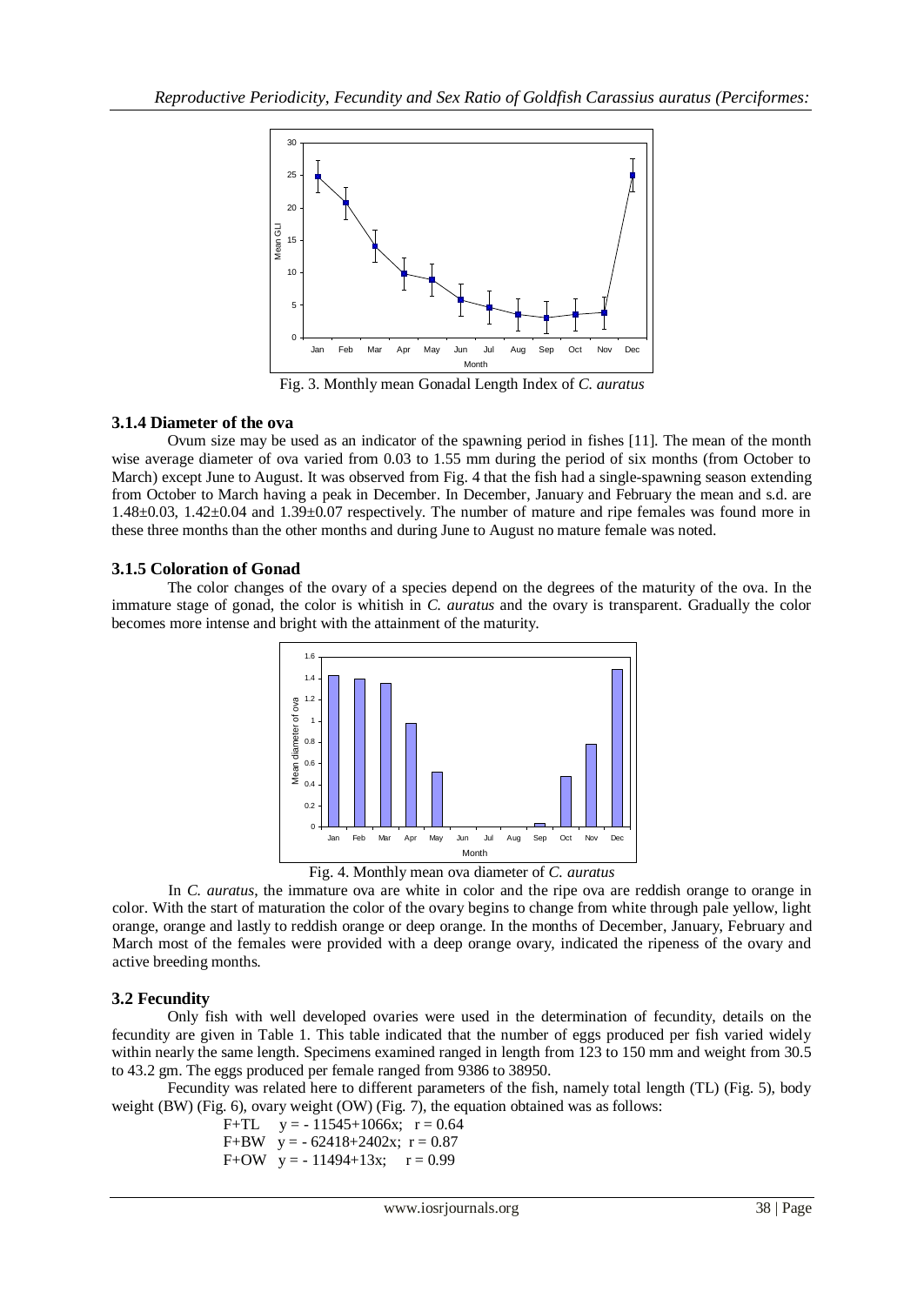In all the reactions the coefficient of correlation (r) was significant at 0.01% level. The lowest (r) was with length (0.64) while the highest was with ovary weight (0.99) and with body weight ( 0.87).



Fig. 5. Relation between fecundity and total length of *C. auratus*



Fig. 6. Relation between fecundity and body weight of *C. auratus*



Fig. 7. Relation between fecundity and ovary weight of *C. auratus*

## **3.3 Sex Ratio**

Sex of adults of both males and females were easy to determine by their external characters. In males, the cloacal aperture is concave and anal fin remains forked, while in females cloacal aperture is convex and anal fin remains as a bunch of fin rays. At the time of sexual maturity male goldfish develops breeding tubercles, white raised spots on their gill covers and along the first ray of their pectoral fins, while in females no sign of breeding tubercles were found. Out of 428 specimens, the percentage of male and female were 41.38 : 58.62. The females were predominating throughout the months. The chi-square value (0.384) of male and female indicates insignificance at both 0.5% and 0.1% level of significance.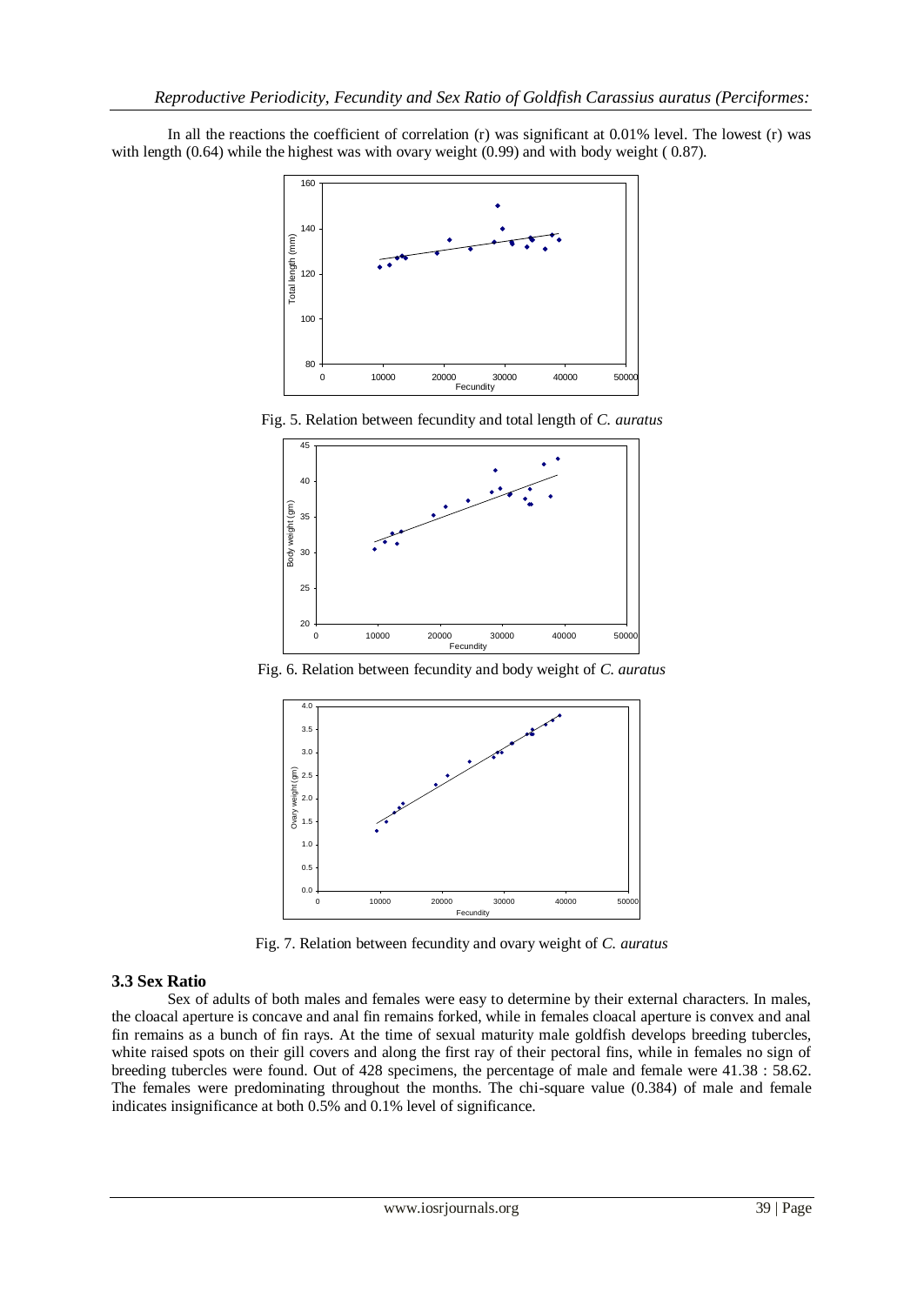

Fig. 8. Monthly collection of male and female of *C. auratus*

Fig. 8 represents data on monthly collection of male and female of *C. auratus*. In this study, the occurrence of huge number of females of *C. auratus* was in December, January, February and November concludes that the spawning period is from November to March and is a single breeder. While working in East Hammar Marsh, Southern Iraq it has been found that fish in maturity stage began to appear in the catch during the period from December to July while no fish was caught during August to November [2]. According to him ripe fish were found during January to May and were most common in January (53.8%). In our findings mature females were found from October to March. The mean GSI in our study for 12 months was from 2.43 (September) to 8.0 (December) while study of [2] found GSI from 1.02 (September) to 8.94 (February). We found from the result of reproductive periodicity that *C. auratus* is a single breeder and the breeding period is from November to March. In studies in the Tharthar Arm and Tigris River it has been determined that spawning period of *C. carassius* occurred from May to July [6]. It has been observed that many species of multiple spawning fish have a rhythmic periodicity of reproductive behavior [12]. [13] determined that spawning of *C. carassius* in Marmara Lake occurred from April to July and the spawning of *C. gibelio* in the south was from March to August in Agion Region (Aydin-Turkey) and suggested that it is multiple spawned [1]. [6] stated that fecundity of *C. carassius* varied from a mean of 19470 to 95232 per female at length between 139 and 260 mm respectively in Tharthar Arm and Tigris River. The fecundity of *C. gibelio* in Amur Reservoir varies from 160,000 to 383,000, averaging 254,000 eggs [14]. Although [13] reported that maximum of fecundity was 380,000 eggs/female; maximum egg diameter of *C. carassius* population living in Marmara Lake (Turkey) was 1.229 mm. From our experiment we found 9386 to 38950 eggs/female having total length 123 to 150 mm and body weight 30.5 to 43.2 gm. Fecundity was affected by age, size, species, feeding of fish, season and environmental condition, as well as between populations of the same species and did not remain constant from year to year [15]. In this present study, the predominance of females in 12 months catches which was in a close agreement with observation of [16].

#### **IV. Conclusion**

As in our country, goldfish is an imported fish and it costs a lot of money each year importing ornamental fish to meet up the demand of the aesthetic minded people as well as the requirement of the country. So it is necessary to know about the culture of this fish in freshwater condition. For this reason, this research is worked done about different reproductive aspects of *C. auratus*.

#### **Acknowledgments**

The authors express their gratitude to Mr. Md. Mozammel Haque, Director, BCSIR Laboratories, Rajshahi for providing all research facilities. The authors also express their sincere thanks to Chairman, BCSIR Dhaka, for his kind Co-operation.

#### **References**

- [1] H. Sasi, The length and weight relations of some reproduction characteristics of Prussian Carp, *Carassius gibelio* (Bloch, 1782) in the south Aegean Region (Aydin-Turkey), *Turk. J. Fish. Aquat. Sci., 8,* 2008, 87-92.
- [2] S.S. Al-Noor, Population Status of Gold Fish *Carassius auratus* in Restored East Hammar Marsh, Southern Iraq, *JKAU: Mar. Sci., 21(1),* 2010, 65-83.
- [3] Z. Mahmud, F. Ahmed, A.K. Ghosh, M.A.K. Azad, J. Bir and S. M. B. Rahman, Induced breeding, embryonic and larval development of comet gold fish (*Carassius auratus*) in Khulna, Bangladesh, *Int. J. Biosci., 2:10(2),* 2012, 28-38.
- [4] A.A.O. Salas and H.R. Bustamante, Fecundity, survival, and growth of the seahorse *Hippocampus ingens* (Pisces: Syngnathidae) under semi-controlled conditions, *Int. J. Trop. Biol., 54(4),* 2006, 1099-1102.
- [5] R.E. Spieler, T.A. Noeske, V. de Vlaming and A.H. Meier, Effects of thermocycles on body weight gain and gonadal growth in the goldfish *Carassius auratus* Trans, *Am. Fish. Soc., 106,* 1977, 440-444.
- [6] A.O. Shawardi, *Ecology and Biology of Crucian Carp Carassius carassius (L.1758) and Khishini Liza abu (Heck in Tharthar Arm and Tigris River,* doctoral diss., College of Science, Al-Mustansiriya University, 2006. 142 p.